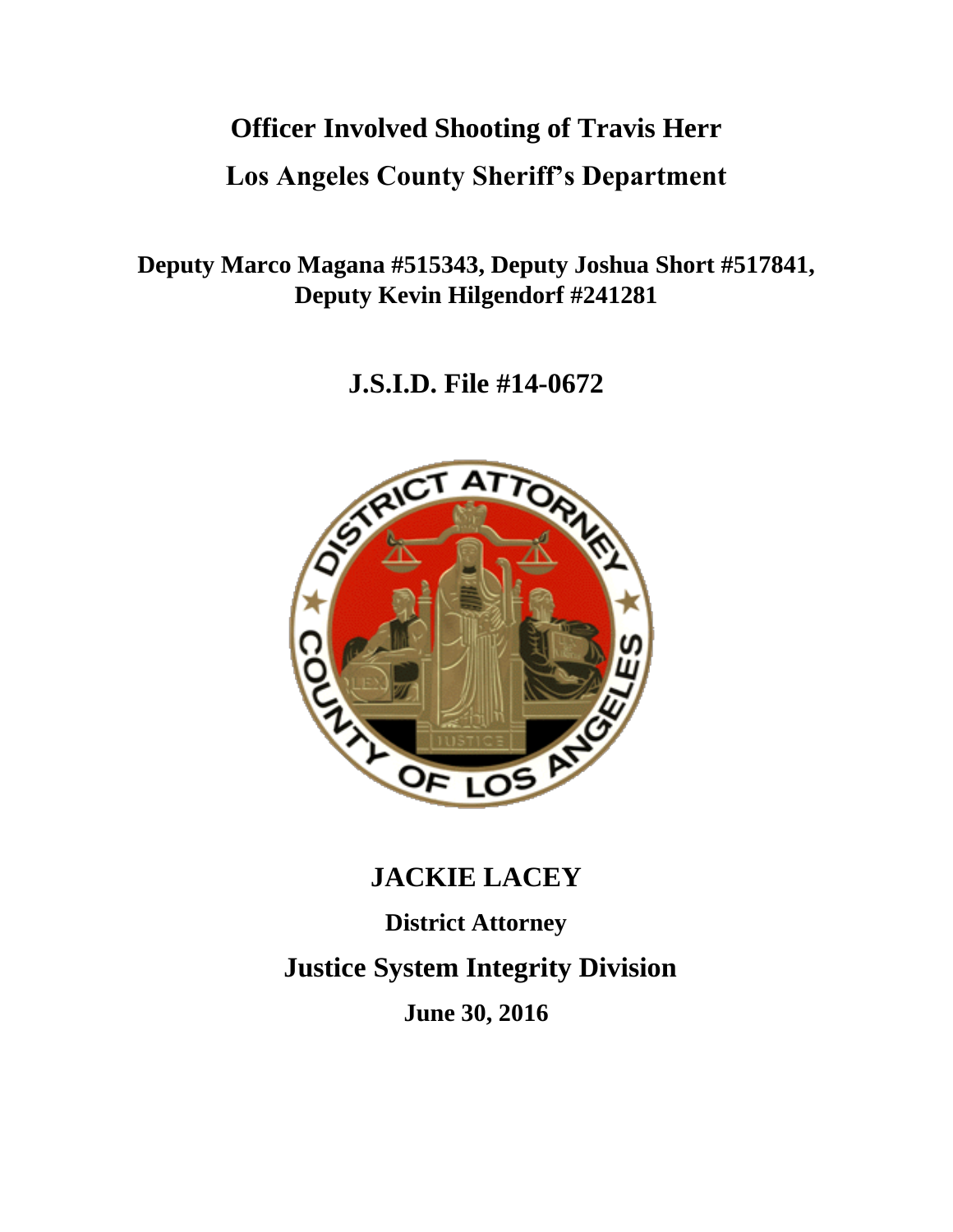#### **MEMORANDUM**

| TO:             | <b>CAPTAIN STEVEN KATZ</b><br>Los Angeles County Sheriff's Department<br>Homicide Bureau                             |
|-----------------|----------------------------------------------------------------------------------------------------------------------|
|                 | 1 Cupania Circle                                                                                                     |
|                 | Monterey Park, California 91755                                                                                      |
| FROM:           | <b>JUSTICE SYSTEM INTEGRITY DIVISION</b><br>Los Angeles County District Attorney's Office                            |
| <b>SUBJECT:</b> | <b>Officer Involved Shooting of Travis Herr</b><br>J.S.I.D. File No. 14-0672<br>L.A.S.D. File No. 014-09912-0334-055 |
| DATE:           | June 30, 2016                                                                                                        |

The Justice System Integrity Division of the Los Angeles County District Attorney's Office has completed its review of the October 29, 2014, non-fatal shooting of Travis Herr by Los Angeles County Sheriff's Department (LASD) Deputies Marco Magana, Joshua Short and Kevin Hilgendorf. It is our conclusion that Deputies Magana, Short and Hilgendorf acted in lawful self-defense and in lawful defense of another.

The District Attorney's Command Center was notified of the shooting on October 29, 2014, at approximately 3:18 p.m. The District Attorney Response Team (DART) responded and was given a briefing and a walk-through of the scene.

The following analysis is based on various reports submitted by Detectives Joseph Espino and Robert Kinney from the Los Angeles County Sheriff's Department's (LASD) Homicide Bureau.

## **PROLOGUE**

 $\overline{a}$ 

On October 29, 2014, the Los Angeles County Sheriff's Department received a 9-1-1 call regarding a male, later identified as Travis Herr, shooting a shotgun in his backyard.<sup>1</sup>

At approximately 12:40 p.m., LASD Deputies Cesar Valiente and Matthew Bengtson responded to W. 164<sup>th</sup> Street in the City of Lawndale regarding the 9-1-1 call. Valiente and Bengtson parked near W. 164<sup>th</sup> Street where Valiente briefly spoke to Joshua Taylor, a resident of that location, in order to determine whether he had any information pertaining to the 9-1-1 call. Valiente detained Taylor based on the fact that he matched a description of the shooter broadcast

<sup>&</sup>lt;sup>1</sup> The 9-1-1 call was made by Gabriela Meza who is married to Frank Bustamante and was Herr's neighbor on the date of the incident. Meza was home with her six children and Bustamante when her son saw Herr standing outside a bedroom window armed with a rifle or shotgun and then heard Herr firing his weapon immediately outside their home. Meza and her children were evacuated from her home by LASD deputies.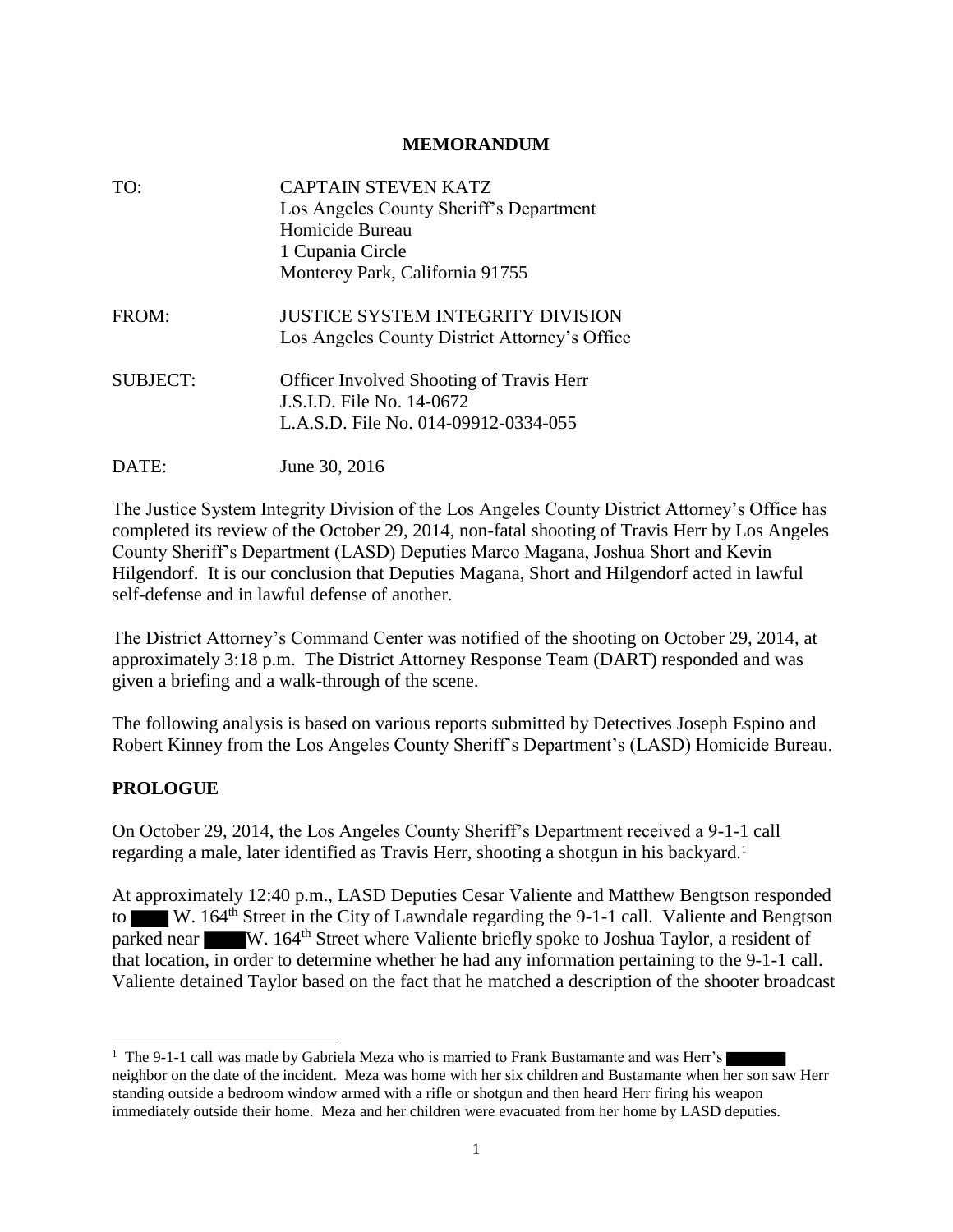to deputies at the scene. Valiente searched Taylor for weapons, found none, and placed him in the backseat of Bengtson's patrol car as he continued his investigation.

Shortly thereafter, Frank Bustamante exited his residence at W.164<sup>th</sup> Street and walked towards the deputies. Because Valiente did not know Bustamante's identity or whether he was armed, he ordered Bustamante to stop, turn around, and walk backwards towards him with his hands up in the air. Bustamante complied with Valiente's instructions and approached the driver's side of Valiente's vehicle.

As Valiente reached to pat down Bustamante, Herr shot one round at Valiente from either inside or outside the residence at 4226 W. 164<sup>th</sup> Street. Valiente immediately recognized that he was being shot at and dropped to his knees.<sup>2</sup> To prevent Bustamante from being hit, Valiente pulled him down and Bustamante informed him that he and his wife Gabriela Meza had called 9-1-1. Because Valiente could not immediately confirm this information, he detained Bustamante and also placed him in Bengtson's patrol car. Valiente broadcast that shots had been fired at his location by an unknown shooter and arranged for other deputies to evacuate Taylor and Bustamante away from the line of fire.

Due to the heavy foliage in front of 4226 W.164<sup>th</sup> Street, Valiente could not see Herr as Herr fired several more rounds in his direction. Valiente eventually determined that the gunfire was coming from the vicinity of 4226 W.164<sup>th</sup> Street or 4228 W.164<sup>th</sup> Street and seemed to be from guns of different calibers.<sup>3</sup>

As other LASD deputies responded to the location, Valiente warned them to take cover and to avoid driving in front of 4226 W. 164<sup>th</sup> Street where they would be within the "kill zone." Valiente and Bengtson positioned themselves behind an SUV on the north side of W.164<sup>th</sup> Street as Herr continued to sporadically shoot and the deputies attempted to pinpoint his exact location. From their position, Valiente and Bengtson provided cover for an LASD rescue team which evacuated Gabriela Meza and her children from W.164<sup>th</sup> Street.

At approximately 1:10 p.m., the deputies at the location requested support from the LASD Special Enforcement Bureau (SEB). SEB deputies assumed control of the ongoing investigation. Two LASD armored vehicles were positioned immediately in front of and to the east of 4226 W. 164<sup>th</sup> Street. As Herr continued to fire shots out of the windows and doors of his residence, a third armored vehicle provided by the Gardena Police Department was positioned south of Herr's residence. With the assistance of the armored vehicles, several deputies, including Bengtson, were moved to a safer location southeast of 4226 W.164<sup>th</sup> Street. The armored vehicles were subsequently repositioned in front of the location to provide cover as Herr continued to fire at the deputies positioned around his residence.

 $\overline{a}$ 

 $2$  Several deputies at the location reported hearing bullets fly close by them as Herr attempted to shoot them. For example, Detectives Marcos Escalante and Josue Torres and SEB Deputy Stephan Longan each described hearing bullets pass close to their location.

<sup>&</sup>lt;sup>3</sup> Based on his experience as a former marine and as a police officer, Valiente concluded that Herr was firing weapons of different calibers and shifting his location from place to place either within or outside the residence. LASD investigators later recovered an SKS assault rifle, a shotgun and several other firearms of different calibers from inside and outside the residence located at 4226 W.164<sup>th</sup> Street.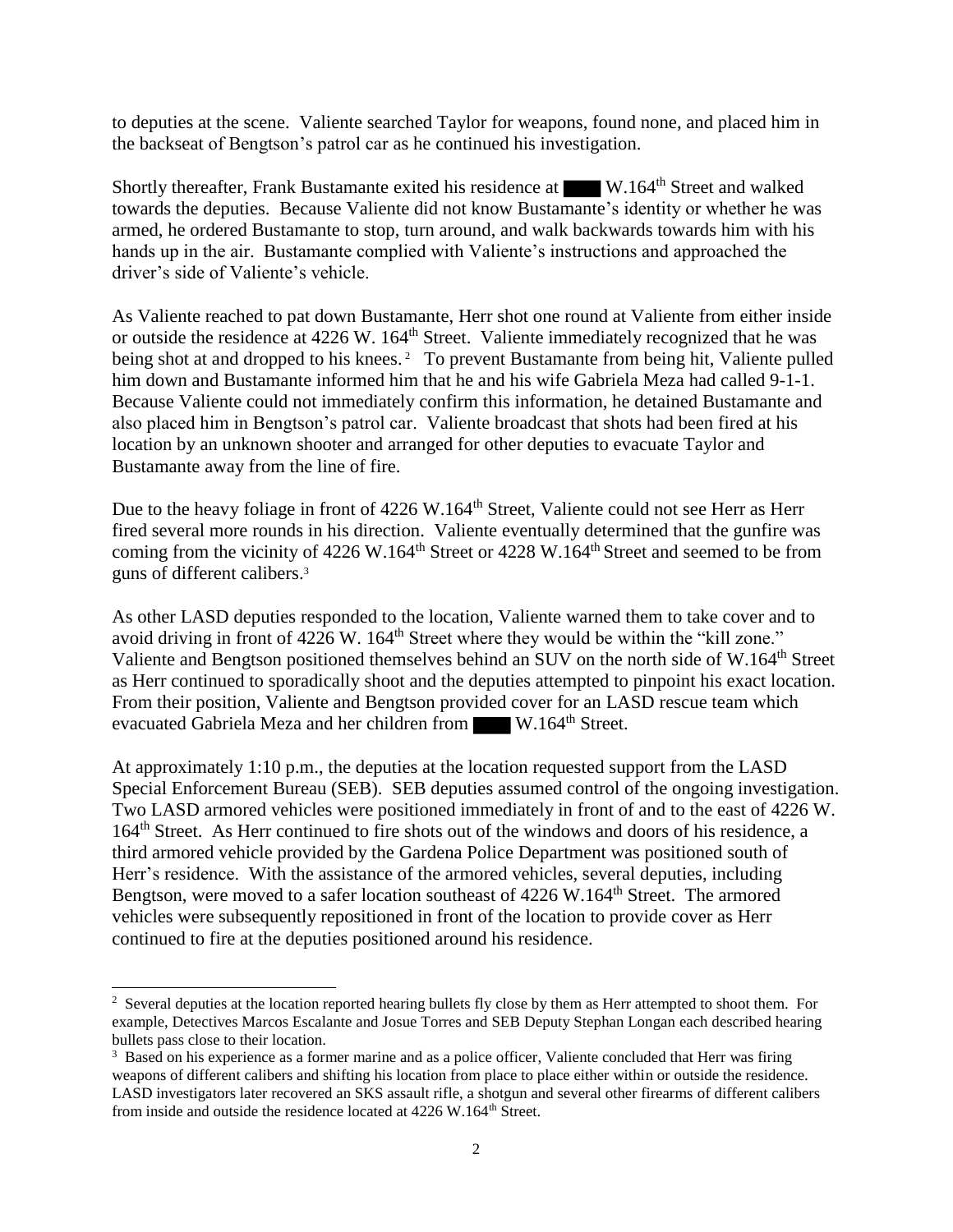Deputies Marco Magana, Joshua Short, and Robert Lim, who had also responded to the 9-1-1 call for assistance, positioned themselves in the backyard of 4227 165<sup>th</sup> Street where they could partially see into the backyard at 4226 W.164<sup>th</sup> Street through the chain link and wood slat fence separating the two properties. Magana and Short each deployed their AR-15 rifles and covered the backyard. As he held his position, Magana could hear muffled gunshots coming from inside the residence at  $4226 \text{ W}$ .164<sup>th</sup> Street.<sup>4</sup> Herr fired randomly through the windows of his residence, into the walls and through the front and side doors.

After several minutes, Magana observed Herr exit his residence and heard a very loud report as Herr fired his rifle. Subsequently, Herr pointed his rifle in Magana's direction and fired two shots. Magana felt and heard one of the bullets "whizz" by the left side of his head. In fear for his life and the lives of Deputies Lim and Short, who were close by, Magana fired at Herr. Herr continued walking towards the deputies' position and fired again. Magana and Short returned fire. Herr, who did not appear to be hit, walked northbound out of sight to the front yard of 4226 W. 164<sup>th</sup> Street. Several SEB deputies, including Kevin Hilgendorf, were positioned on W.164<sup>th</sup> Street with a view of Herr's front yard and had taken cover in or behind the armored vehicles parked in front of Herr's residence.

In the front yard, Herr fired his rifle in the direction of Hilgendorf, who was positioned behind the hood of one of the armored vehicles, and in the direction of the deputies next to him also using the armored vehicle for cover.<sup>5</sup> Hilgendorf fired his rifle in fear that he and the deputies around him would be shot and killed. Herr was struck by gunfire and collapsed.

SEB deputies approached Herr, recovered a rifle lying next to him, and arrested him. Herr was transported to Harbor General UCLA Medical Center where he was treated for multiple gunshot wounds. LASD personnel recovered several different rifles and handguns from Herr's residence and found multiple spent cartridges in a variety of calibers.

As part of their investigation, LASD investigators interviewed Herr's mother, Christal McMillion. McMillion informed the investigators that Herr had been diagnosed with schizophrenia and had been involuntarily committed for mental health treatment several times. McMillion also told investigators that Herr had a history of violence and suffered from paranoia.

Herr's father, Mark Wieden, was also interviewed. Herr had been living with him at 4226 W.164<sup>th</sup> Street where he (Wieden) kept several firearms on the property. Wieden confirmed that Herr had a history of mental illness, erratic behavior and violent outbursts (including having stabbed Wieden) but had refused any psychiatric help after having previously taken medication sporadically and having been under a doctor's care.<sup>6</sup> Herr had been involuntarily committed in the past due to his mental health issues.

 $\overline{a}$ 

<sup>&</sup>lt;sup>4</sup> Magana estimated that Herr fired 15 to 20 rounds while he was inside the home.

<sup>&</sup>lt;sup>5</sup> Hilgendorf is approximately 6 feet, 4 inches tall and was able to stand over the hood of the armored vehicle when he returned fire and was able to see over the front fence of Herr's residence. SEB Deputies Grant Roth and Stephen Longan, who were part of the SEB team in or clustered around the armored vehicle with Hilgendorf, observed Herr fire his rifle in their direction through the fence in the front of his property.

<sup>&</sup>lt;sup>6</sup> As part of their investigation, LASD investigators compiled several reports from different jurisdictions documenting Herr's juvenile and adult history of violence, including reports pertaining to the incident wherein Herr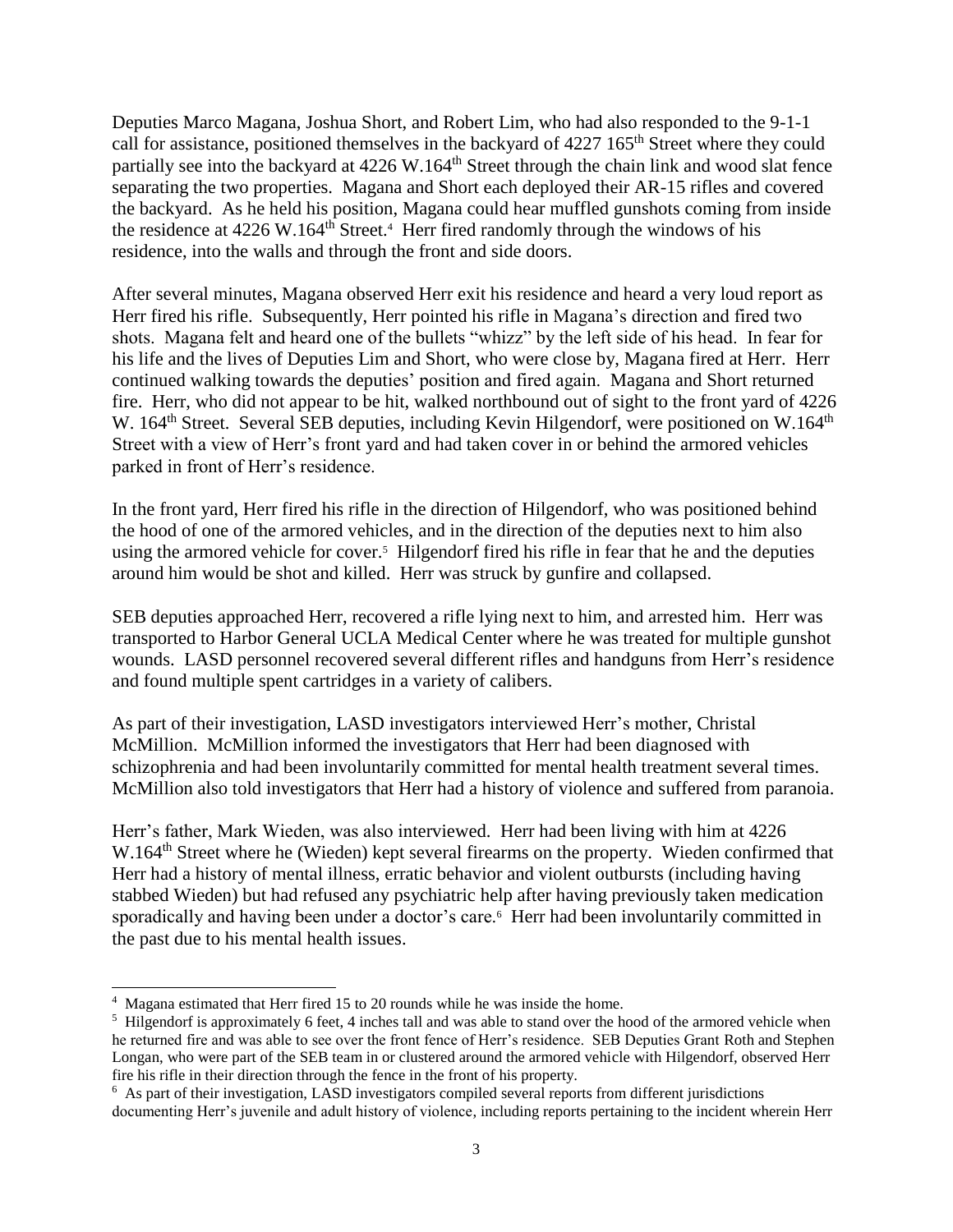In case YA091505, Herr was charged with seven counts of attempted murder in violation of Penal Code section 664/187(a), seven counts of assault with an assault weapon/machine gun on a peace officer in violation of Penal Code section 245(d)(3), and two counts of shooting at an inhabited dwelling in violation of Penal Code section 246. Several firearm enhancements were also appended to each of these charges. Herr was found incompetent to stand trial within the meaning of Penal Code section 1368 et seq.. Proceedings in case YA091505 were suspended and Herr was involuntarily committed to a mental health institution for treatment.

## **CONCLUSION**

The use of deadly force in self-defense or in the defense of another is justifiable if the person claiming the right actually and reasonably believed the following: (1) that he or someone else was in imminent danger of being killed or suffering great bodily injury; (2) that the immediate use of force was necessary to defend against that danger; and (3) that he used no more force than was reasonably necessary to defend against that danger. See, *CALCRIM No. 505*.

The test for whether an officer's actions were objectively reasonable is "highly deferential to the police officer's need to protect himself and others." *Munoz v. City of Union City* (2004) 120 Cal.App.4th 1077, 1102. Reasonableness of force used by an officer depends on the facts and circumstances of each particular case, including the severity of the crime at issue, whether the suspect poses an immediate threat to the safety of the officers or others, and whether he is actively resisting arrest or attempting to evade arrest by flight. *Graham v. Connor* (1989) 490 U.S. 386, 396. "The reasonableness of the particular force used must be judged from the perspective of a reasonable officer on the scene, rather than with the 20/20 vision of hindsight." *Id.* "The calculus of reasonableness must embody allowance for the fact that police are often forced to make split-second judgments—in circumstances that are tense, uncertain, and rapidly evolving—about the amount of force that is necessary in a particular situation." *Id.* at 396-97.

In California, the evaluation of the reasonableness of a police officer's use of deadly force employs a reasonable person acting as a police officer standard. *[People v. Mehserle](https://advance.lexis.com/api/document/collection/cases/id/55V4-VH01-F04B-N0PT-00000-00?context=1000516)*, (2012) 206 [Cal. App. 4th 1125, 1146](https://advance.lexis.com/api/document/collection/cases/id/55V4-VH01-F04B-N0PT-00000-00?context=1000516) (holding that California law "follows the objective 'reasonable person' standard—the trier of fact is required to evaluate the conduct of a reasonable person in the defendant's position [citations omitted] . . . the jury should consider all relevant circumstances surrounding the defendant's conduct. This enables the jury to evaluate the conduct of a reasonable person functioning as a police officer in a stressful situation—but this is not the same as following a special 'reasonable police officer' standard.")

 $\overline{a}$ 

<sup>///</sup>

<sup>///</sup>

stabbed Wieden. Wieden suffered a serious stab wound which caused internal bleeding and required surgery. He also received treatment for broken ribs, a broken finger, severe bruising, swelling and numerous lacerations.